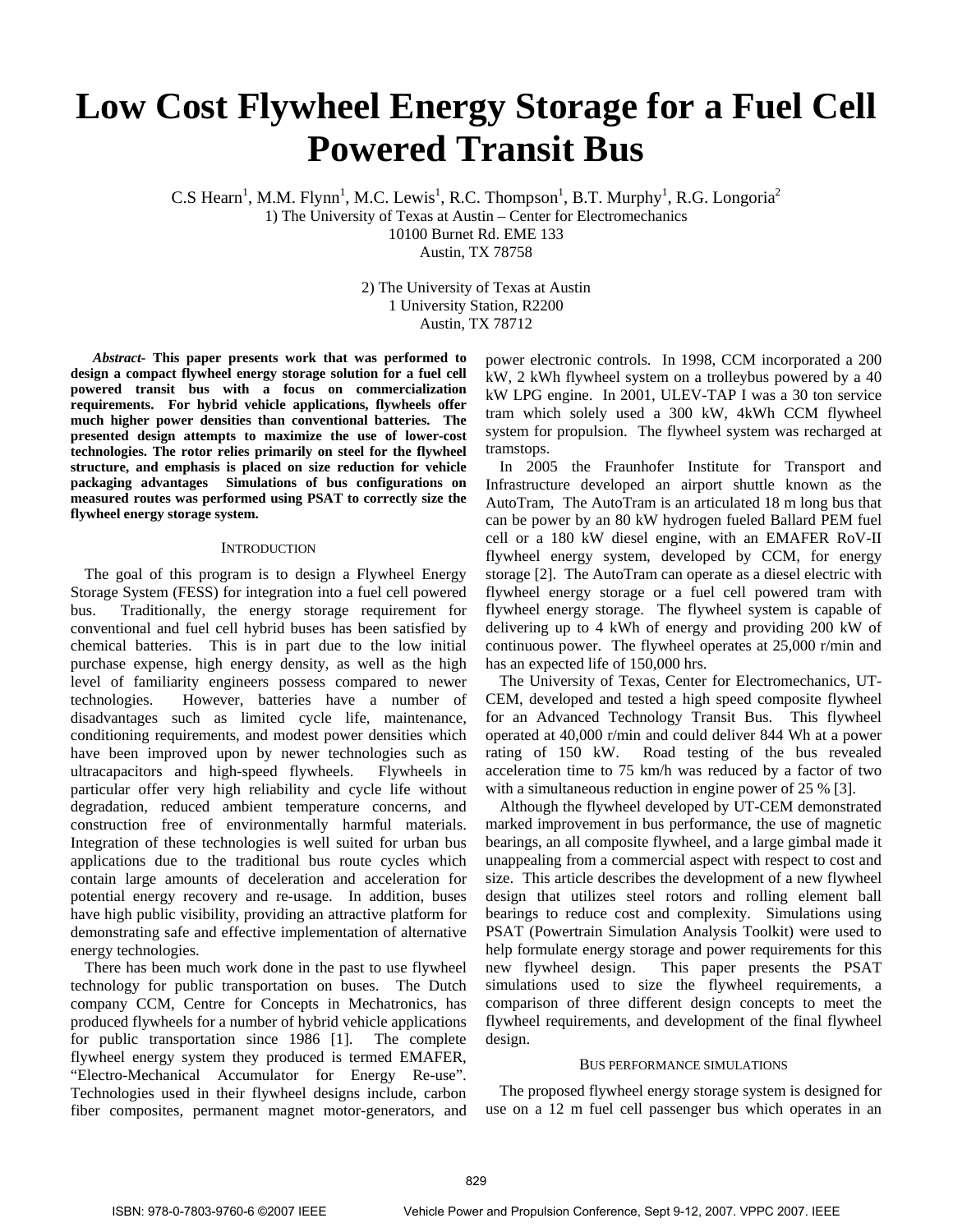urban setting. In order to determine power and energy storage requirements for the flywheel, modeling of a bus was performed using PSAT, a vehicle simulator developed by Argonne National Laboratories. PSAT is a forward looking modeling tool that enables the construction and analysis of vehicle powertrain models by integrating the capabilities of Matlab, Simulink, and Stateflow.

The bus used in these simulations was based on the New Flyer D40FL design. A typical urban bus route was required for the analysis. The 1L North Lamar / South Congress route in Austin TX, serviced by Capital Metropolitan Transportation Authority, was selected as the route. This route was suggested by Capital Metro as one of the more demanding routes in Austin. The 1L route is 30.9 km (19.2 mi) one way and serviced by Capital Metro 19 hours per day. Speed versus time data of a 20.5 km (12.8 mi) section of this route was recorded and consists of the most densely urban portion of the route. Route statistics are as follows:

- Maximum Speed: 20.0 m/s (44.7 mi/h)
- Average Speed: 5.5 m/s (12.3 mi/h)
- Acceleration: Max: 2.2 m/s<sup>2</sup>, Average: 0.5 m/s<sup>2</sup>
- Deceleration: Max: 2.6 m/s<sup>2</sup>, Average: 0.6 m/s<sup>2</sup>
- Percentage of cycle bus stopped: 28.0 %, Average 4.8 stops per mile

Fig. 1 shows the recorded measurements of speed vs. time as a conventional diesel bus follows this route.

The primary goal of the bus design from the simulations was to size the fuel cell and flywheel system so that the new bus configuration would meet or exceed the performance capability of a conventional diesel bus along the 1L route. The bus simulations included auxiliary power losses which would be present including air conditioning and other electrical systems. A total of 25 kW of mechanical and 7.5 kW of electrical loads was applied to the models to simulate these losses. The



Figure 1: Speed profile of 1L North Lamar / South Congress bus route in Austin TX.

TABLE I PERFORMANCE COMPARISON OF DIESEL BUS TO FUEL CELL BUS WITH FESS

|                                                                    | Unit   | <b>Diesel Bus</b> | <b>Fuel Cell Bus</b><br>with FESS |
|--------------------------------------------------------------------|--------|-------------------|-----------------------------------|
| <b>Fuel Economy</b><br>(Gasoline Equivalent)                       | mi/gal | 2.78              | 3.61                              |
| <b>Fuel Mass Needed to</b><br>Complete 231.8 Daily<br><b>Miles</b> | kg     | 236.8<br>(Diesel) | 66<br>(Hydrogen)                  |
| <b>Energy Consumed by</b><br><b>Vehicle During 231.8</b><br>Miles  | kWh    | 2957              | 2199                              |
| <b>Prime Mover Average</b><br><b>Efficiency</b>                    | %      | 39.1              | 47.4                              |
| <b>Acceleration Time</b><br>from 0 - 10 mph                        | s      | 2.3               | 3.9                               |
| <b>Acceleration Time</b><br>from $0 - 40$ mph                      | s      | 30.3              | 18.8                              |

simulation setup also assumes the bus is partially loaded with passengers and has a gross weight of 13,947 kg.

To determine the energy storage requirements, preliminary iterations were performed simulating a 12 m diesel powered hybrid bus with a large, massless, energy storage device on board. The bus would only draw from the large energy storage device the energy and power required to complete the route. At the same time, the size of the primer mover was decreased until a reasonable balance was obtained between prime mover size and what a typical vehicle flywheel system could deliver. The simulation for an 85 kW prime mover showed that the energy storage requirement was 1.51 kWh with 240 kW required to follow the route. In order to add margin for energy stored, the storage requirement was increased to 1.83 kWh, or about 20%.

The next step involved modeling the bus with the proposed flywheel system and an 85 kW fuel cell system. A mass balance analysis showed that after removal of the diesel engine, mechanical transmission, and diesel tanks, along with the additions of the fuel cell, balance of plant, and high pressure hydrogen storage, the net change in mass was +892 kg. When performing the 1L route, this increase in mass translated to more energy drawn from the flywheel system than the conventional bus experienced. Over the 1L route, the fuel cell bus drew up to 1.72 kWh from the flywheel system. An initial estimate of 100 W was also included in the flywheel model to account for bearing and windage losses.

The performance comparison of the fuel cell hybrid bus to a conventional non-hybrid diesel bus showed an equivalent fuel economy improvement of about 30%, Table I. This improvement is largely due to the ability of the flywheels to capture and reuse regenerated energy during braking and from the higher inherent efficiency of the fuel cell compared to the diesel engine. The diesel bus demonstrate better low end acceleration, but the fuel cell bus showed that it could reach higher speeds, 8.9 m/s (20 mi/h) and above, faster than the diesel counterpart. This acceleration improvement is attributed to the extra power that the FESS is able to deliver to the drivetrain.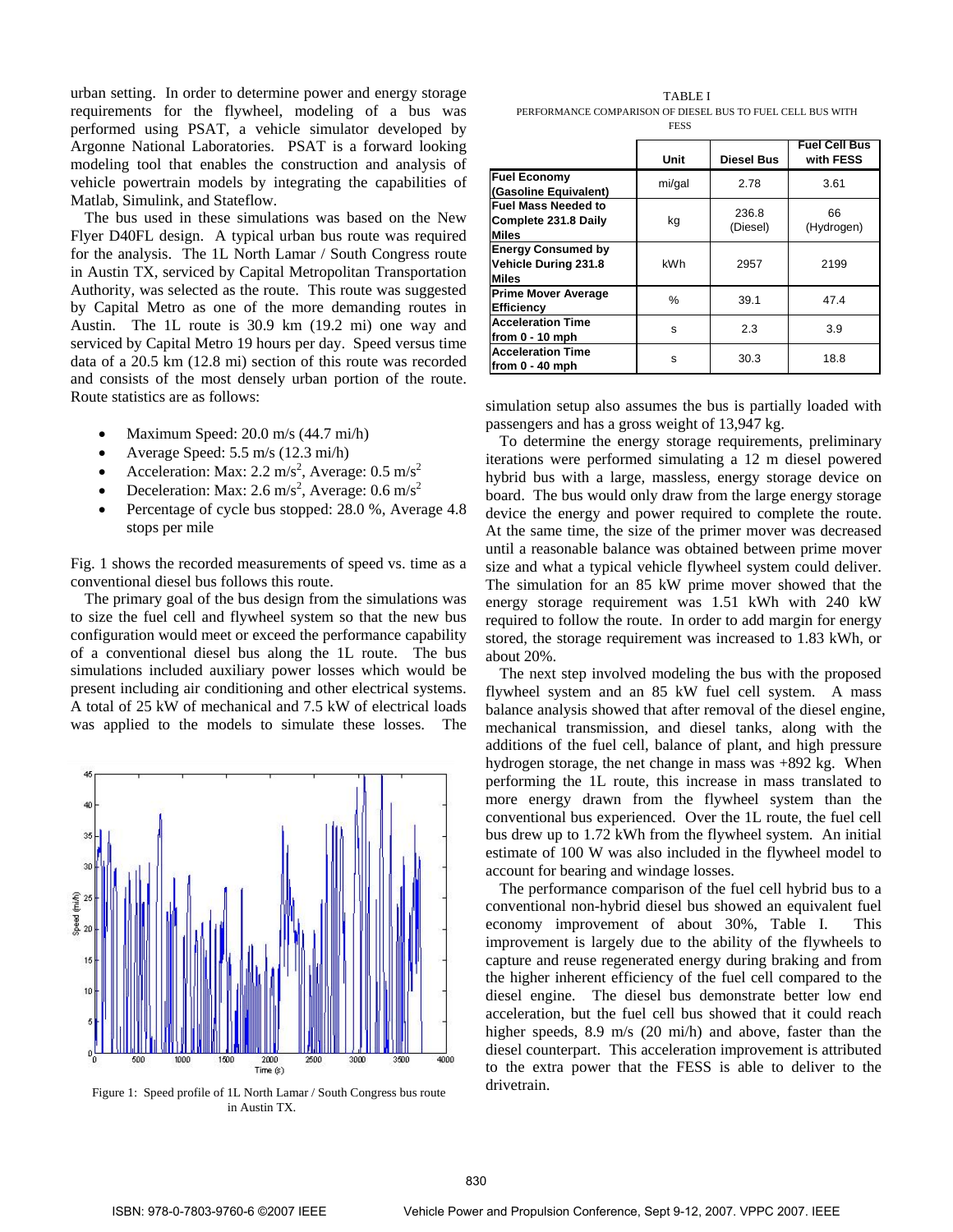## FLYWHEEL CONCEPTS

Various flywheel concepts were developed to meet the energy storage and power requirement needs for the fuel cell bus. The following design goals were used in developing the concepts and considerations for the final design:

- Minimize cost and complexity
- Minimize weight and size
- Create size for vehicle packaging
- Maximize structural life
- Achieve 10 year service life
- Ensure passenger safety

One of the primary goals in developing these concepts was to reduce the complexity of the designs and limit the amount of exotic materials to reduce system costs. Included in this design consideration is the choice to go with rolling element ball bearings instead of magnetic bearings for each of the design concepts. Although the maximum potentials for energy storage are reduced, since maximum operating speeds must be lower, system costs would be lowered by removing the complexity of magnetic bearings. Magnetic bearings systems increase weight and volume, and still require rolling element "touch-down" bearings for when the shaft misaligns. In addition, more auxiliary components are required for controllers to operate the magnetic bearings. The design concepts were compared to one another and a final concept was chosen for detailed design development.

## *A. Planetary Flywheel*

A multiple flywheel concept was developed for the FESS, Fig. 2. The goal behind this concept was to increase the energy storage potential of the flywheel system while also decreasing the inertia requirements of the individual flywheels. Reducing the inertia of the flywheels reduces the loading that the bearings experience due to gyroscopic effects while the bus pitches and rolls throughout its route. Typically gimbals are used to help manage these loads, but gimbals increase the volume and weight of the system. If the bearing load can be



Figure 2: Planetary flywheel concept

reduced to meet minimal bearing life requirements, then a gimbal may not be required.

The planetary flywheel concept consists of five equally sized flywheels, or "planets", that are magnetically coupled to a central flywheel, or "sun". The central flywheel is connected to a motor-generator to impart and withdraw energy from the system. Several papers report on magnetic coupling as used in magnetic gears, and these were valuable for evaluating this flywheel concept [4, 5, and 6].

Each flywheel in this concept consists of a 4340 steel tube, which serves as the primary structure and back iron. NdFeB permanent magnets are held in compression to the outer surface of the steel tube by a thin composite banding. The flywheels have a diameter of 150 mm and a length of 250 mm. Through nested ring analysis, this particular structural design demonstrated a maximum operating speed of 28,000 r/min, which is limited by the bandings ability to retain the magnets in compression. This system was able to store 560 Wh.

An electromagnetic FE model of the flywheel planetary system was developed to study the coupling torque and losses induced in the permanent magnet flywheels. Of interest was the maximum torque at the interface between the flywheels and sun, because this would determine the maximum power the motor-generator would be able to deliver to the system. Additionally, eddy current losses in the magnets that contribute to inefficiencies and heating in the system were evaluated.

As found in [6] where a set of concentric magnetic gears was studied, the magnetic losses can be quite high. For this design, a higher pole count (20 poles pairs) was necessary in each flywheel to reduce losses and torque ripple. This system would result in a peak torque of 16.5 N-m on the sun and losses of 14 W in the sun and 3 W in the planets. At the peak operational speed of 28,000 r/min, the maximum power that could be pulled from the system is 48 kW. This design concept is power limited due to both the maximum rotational speed the individual flywheel rotors could obtain, and the maximum torque that can be transmitted by magnetic torque coupling. The power transmitted is a linear function of speed since the maximum magnetic torque is constant throughout the operational speed range, 14,000 – 28,000 r/min.

## *B. Disc Flywheel Concept*

The disc flywheel concept is based on more traditional flywheel designs, but integrates the motor-generator components into the flywheel rotor to reduce volume, Fig. 3. The permanent magnets of the motor-generator are retained onto the steel hub by a carbon fiber reinforced composite banding. The mass of the steel hub provides the main source of inertial energy storage in the system. The profile of the steel hub is based on modified equations for a constant stress disc which include a rim section for an increased radius of gyration [7].

Due to the increased inertia of the flywheel in this concept, a gimbal is now required to mitigate bearing loads to acceptable levels. A passive magnetic support has also been incorporated to alleviate the weight of the rotor from the ball bearings.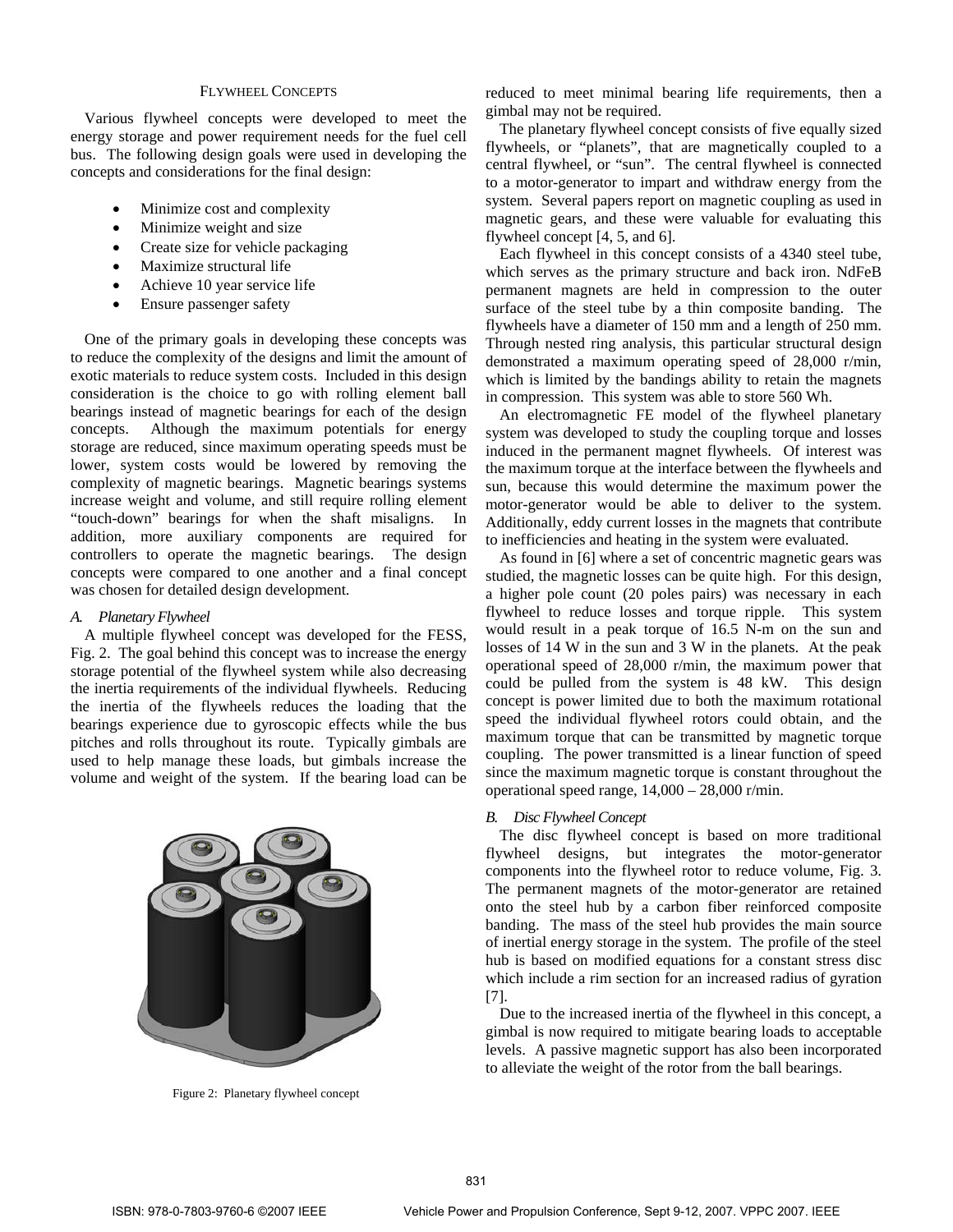

Figure 3: Disc flywheel concept



Figure 4: Arbor flywheel motor-generator concept

The flywheel has an outer diameter of 174 mm and stores a total of 617 Wh at a maximum operating speed of 21,000 r/min. With a 75% depth of discharge, DOD, this flywheel can deliver 463 Wh at 60 kW of power. A total of four flywheels would be required to meet the energy storage and power demands determined by the PSAT simulations. As with the planet flywheel design, this maximum operating speed is limited by the composite bandings ability to retain the magnets in compression to the steel flywheel. The ability to increase the composite's radial thickness to increase the stiffness of the banding is limited due to maximum air gap requirements for the motor-generator. Increasing the radial interference between the composite banding and magnets is also limited due to the maximum radial stresses that could be applied to the banding. Large radial stresses may induce creep which would result in a loss of preload.

In addition to a gimbal, a containment structure would be required to house the flywheel. The purpose of the containment structure is to mechanically absorb the kinetic energy of the flywheel in the event of an internal failure or vehicle accident. The thick stator back iron which surrounds the flywheel structure inherently adds an additional, natural containment structure to this flywheel design. Energy absorbing material would also be required in the axial directions.

## *C. Steel Arbor Flywheel Concept*

The last flywheel option is a steel arbor which incorporates an inside out topography for the motor-generator, Fig. 4. The inside-out topography makes better use of the available space and increases the specific energy and power densities of the design. A set of three composite bandings controls the strain of the arbor through operation speeds.

The arbor flywheel has a diameter of 0.486 m and stores 1247 Wh at a maximum operating speed of 18,000 r/min. This flywheel design has a power output of 120 kW. Only two units are required to meet the energy storage requirements, at 75% DOD, and power requirements as determined by the PSAT analysis. This design will also require a gimbal to manage bearing loads and a more significant containment structure.

# *D. Comparison of Design Concepts*

A brief comparison of the design concepts is shown in Table II. The masses and volumes used for the calculation of specific energy and power of each concept did not include structures for gimbal and containment. Although the planetary flywheel system would not require a gimbal, it would still require containment. The addition of these structures will alter the values in Table II, but the trends would remain the same.

The arbor flywheel concept shows significant advantages with respect to system size and energy storage capability. The arbor flywheel concept could be sized so that only two flywheels were required. This was possible by adding extra composite to the rim in order to make up inertia. Although, there was a design goal to limit the amount of composite used in the flywheel design, a tradeoff showed that it would be more beneficial and cost effective to increase the amount of carbon composite used, versus doubling (to four) the flywheels units required to meet energy storage requirements.

Efforts were made to increase the disc flywheel design to the same energy storage as the arbor flywheel, but limits were reached on magnet retention when trying to increase the flywheel diameter or speed. In addition, increasing flywheel length to increase inertia moved the inertia ratio of  $I_p/I_T$  to a value close to one, which is not favorable for rotordynamics. The thickness of the composite material in the disc design is limited by the requirements for the motor-generator air-gap. The inertia of this design must be made primarily by the steel hub. The disc flywheel configuration required four units, each with 610 Wh of total energy storage and 60 kW of power.

Due to the significant advantages of the arbor flywheel, this concept was chosen over the other two for the fuel cell bus FESS. The main advantage with this concept is that only two

TABLE II COMPARISON OF FLYWHEEL DESIGN CONCEPTS

|                           | Specific |          | Volumetric           |            |
|---------------------------|----------|----------|----------------------|------------|
|                           | Energy   | Specific | Energy               | Volumetric |
|                           | Storage  | Power    | Storage              | Power      |
|                           | [Wh/kg]  | [kW/kg]  | [Wh/m <sub>3</sub> ] | [kW/m^3]   |
| <b>Planetary Flywheel</b> | 2.74     | 0.237    | 6.881                | 596        |
| System                    |          |          |                      |            |
| <b>Disc Flywheel</b>      | 3.41     | 0.331    | 11.242               | 1.093      |
| <b>Arbor Flywheel</b>     | 7.86     | 0.756    | 20,207               | 1.944      |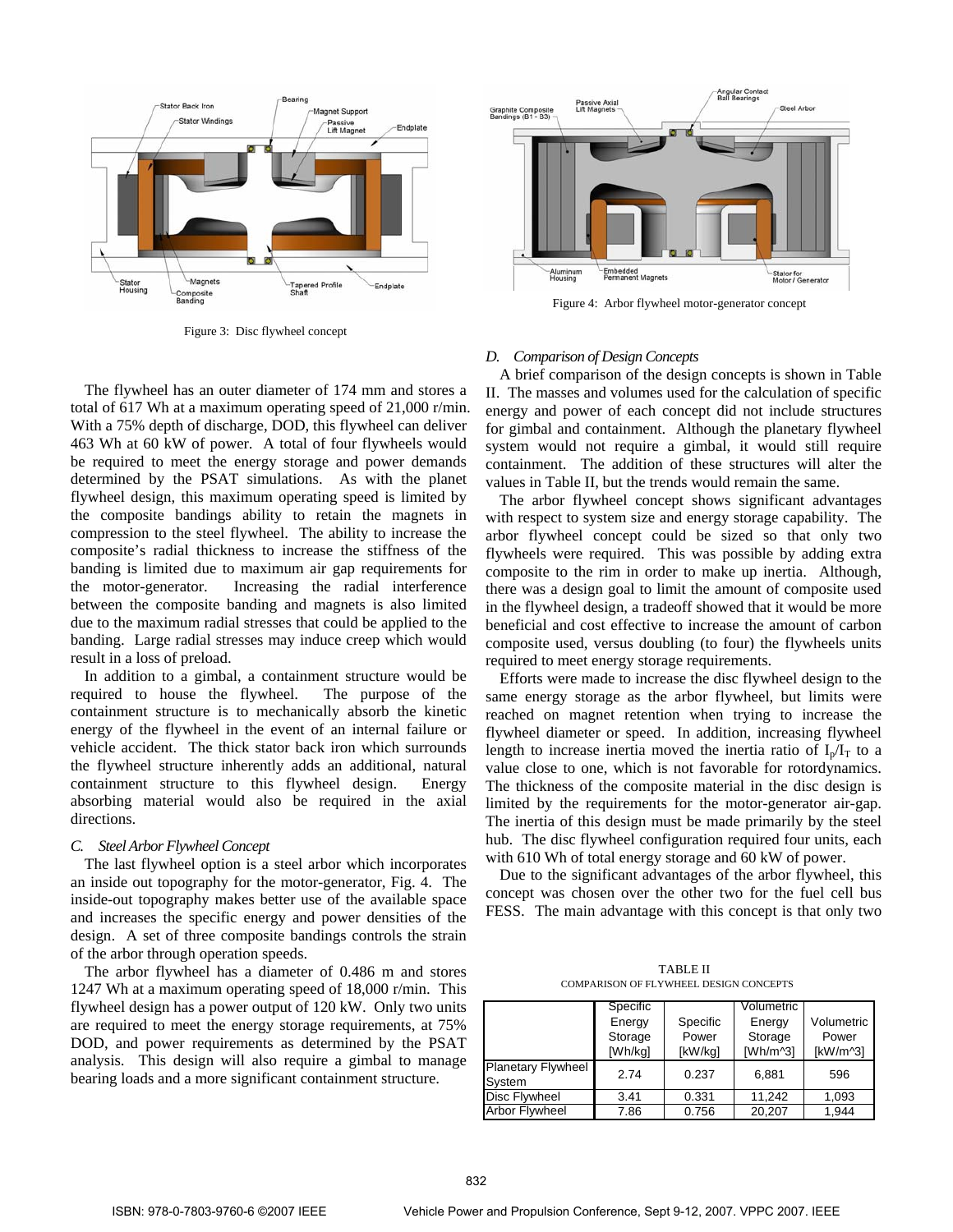flywheels would be required for the bus, overall reducing size and mass when containment and gimbal structures are added. The rest of this report will further discuss the arbor flywheel design.

#### FINAL FLYWHEEL DESIGN

#### *A. Structural Design and Fatigue Life*

Structural analysis was performed to evaluate the fatigue life of the steel arbor. Three composite bandings make up the rim which controls the strain growth of the steel arbor throughout the operation range of  $9,000 - 18,000$  r/min. The design goal was to analytically demonstrate that the steel arbor could survive 10 million cycles in the operational range, and 1 million cycles from rest to full speed.

In order to increase the fatigue life of the steel arbor, and limit internal defects due to voids and inclusions, vacuum melted 4340 steel was chosen for the arbor material. Vacuum melted 4340 steel is produced by melting, alloying, and refining in a high vacuum, as opposed to air. This process results in significant improvement in the fatigue properties of 4340 steel because of reduction in gas content and number of nonmetallic inclusions. Since inclusions and voids can become crack initiation sites detrimental to fatigue life, the vacuum melted 4340 offers around 5 times the fatigue cycle life of airmelted 4340, [8].

In addition to material selection, the interferences of the composite bandings control hoop strain in the metallic rotor which controls fatigue life. The interferences of the composite bandings are designed so that the arbor experiences nearly complete stress reversal during normal operational mode, between 9,000 to 18,000 r/min. From rest to 18,000 r/min, the mean arbor stress is in compression. By biasing the stress oscillations to the compressive side, fatigue life can be increased since crack propagation is limited in the compressive state.

The final step to decrease stresses in the steel arbor and increase fatigue life was to limit the maximum tip speed of the steel to 340 m/s. In addition to controlling the hoop strain of the steel, the three carbon composite graphite bandings serve to make up the inertia required for energy storage. The steel portion of the rotor contributes 56% of the inertial requirement for the flywheel.

Structural analysis was performed using ABAQUS FEA to determine the stress states at rest, at 9,000 r/min, and at 18,000 r/min as an axisymmetric model. These speeds correspond to energy storage conditions of 0% SOC, 25% SOC, and 100% SOC, respectively. The two primary areas of concern are the stresses present in the rim and neck regions of the steel arbor, Fig. 5. The rim region is defined as the extension of the arbor rim which retains the magnets for the motor-generator. This region behaves like a steel tube in the nested ring stack-up with dominating hoop stresses. The neck region is the transition point where the arbor fans out and connects to the rim. Here, stresses are dominated by radial stress components since the structure is locally stiffer with respect to the interfering bandings.

The peak Von-Mises stress of 503 MPa (73 ksi) occurs in the rim section of the steel arbor at rest. This stress is well below the yield stress of 1380 MPa (200 ksi) for heat treated 4340 steel and is primarily a result of the compressive hoop strain imparted by the composite bandings. At full speed, the maximum Von-Mises stress is 338 MPa (49 ksi) and also occurs as hoop-dominated components in the rim region of the steel arbor. The maximum excursions of radial stress in the neck regions range between -386 MPa (-56) ksi at rest and 303 MPa (44 ksi) at full speed. The hoop strains of the composite bandings reach 0.56% at full speed. IM7 composite bandings can operate up to 1% strain, so these bandings are well within safe operating conditions.

A safety factor of 2 was applied to the mean stress values and amplitudes for the steel arbor acquired from the FEA analysis to construct a Fatigue Life diagram using published data for vacuum melted 4340 steel [8], Fig. 6. The diagram shows that the flywheel will have a structural fatigue life of 1 million rest-full speed cycles which is limited by rim hoop stresses, and the flywheel can operate in excess of 10 million



Figure 5: Isometric cutaway view of arbor flywheel with rim and neck sections labeled as areas of interest for structural analysis



Figure 6: Fatigue Life diagram for steel arbor flywheel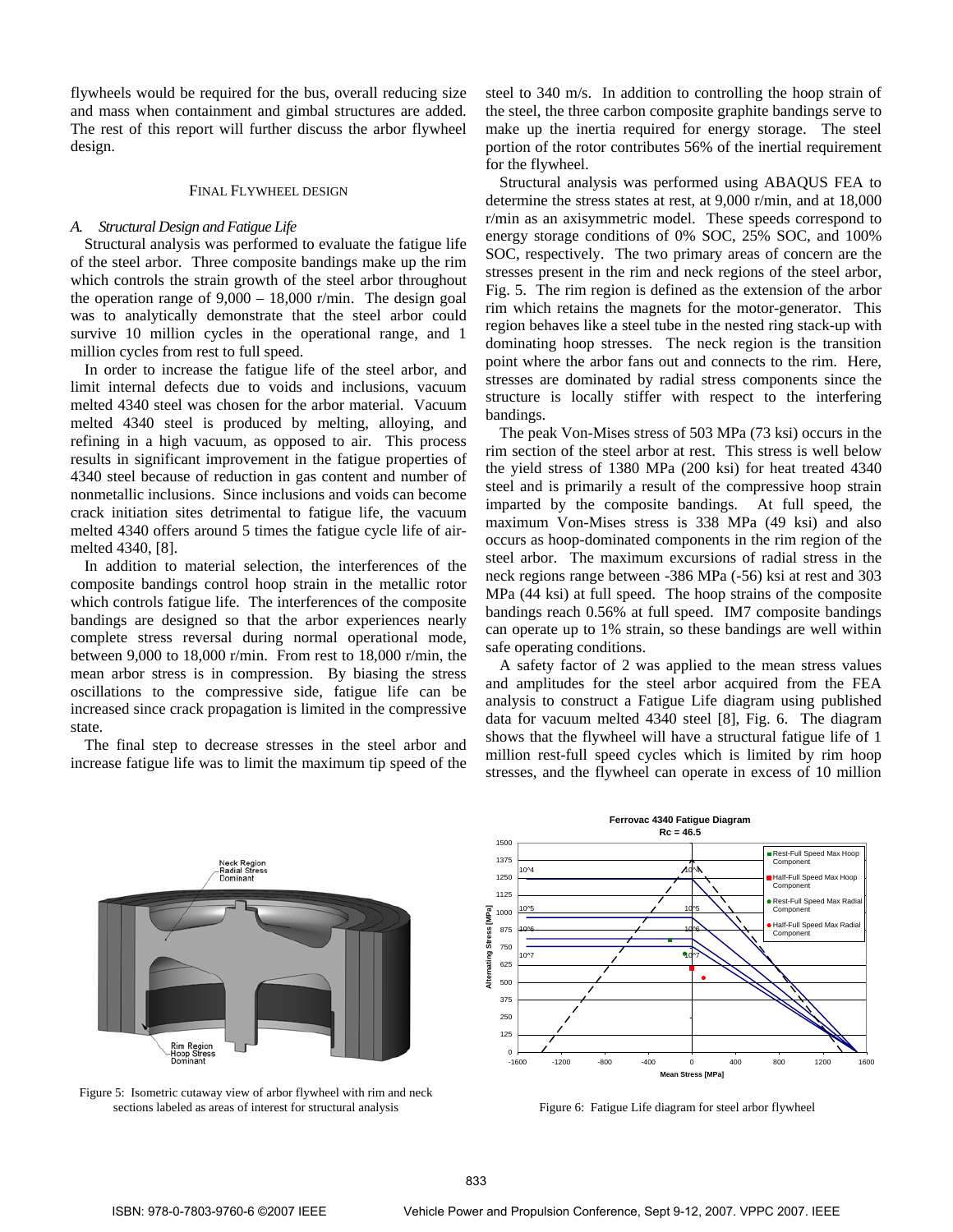

Figure 7: Flywheel gimbal

half-full speed cycles, which is the primary operating range. Since the mean stresses in these conditions are biased towards the compression, the estimates on fatigue life are conservative [9].

#### *B. Gimbal Performance and bearing life estimates*

Due to the larger inertia of the arbor flywheel design, a gimbal is required to isolate the flywheel from the motions of the bus and decrease the loads on the bearings. Without the use of a gimbal, bearing loads induced by gyroscopic reactions to pitch and roll movements of the bus can significantly reduce bearing life and make the design impractical for long term use.

The gimbal design for this flywheel application uses two pairs of pivot points to isolate the gimbal from bus movements and keep the axis of rotation vertical, Fig. 7. The gimbal allows a 15° swing of the flywheel in any direction to accommodate vehicle motions. The center of gravity of the flywheel is offset below the gimbal axes to induce a natural pendulum spring force which acts to keep the flywheel vertical. The bearings in the gimbal system are pivot style bearings with a natural torsional spring rate. Damping for the gimbal is provided by a set of rotary dampers in each gimbal axis. Table III lists the appropriate flywheel and gimbal properties for the dynamic analysis of the system. Although spring rate and damping values for the bearings and dampers can be customized, values from off-the-shelf products were used for the initial simulation.

Simulations to determine torque reactions of the flywheel with respect to specified bus movement scenarios were performed with Mathcad. The scenarios that were considered included a sudden change to a 10° banked road, a sudden bump or pothole, and a hard turn. The maximum road bank level was set to 10° since a large transit bus chassis rarely sees angular deflections greater than 10° due to a combination of road conditions and the vehicles own suspension [10].

For the most severe scenario, the vehicle suddenly hits a 10° bank angle at 0.175 rad/s rate of change, and continues at this banked angle for the remainder of the simulation. A large transient torque spikes at approximately 190 Nm (140 ft-lbs) then quickly drops to 135 Nm (100 ft-lbs) followed by an exponential decay until the flywheel stabilizes at the new bank angle, Fig. 8. This condition represents a worst case scenario

TABLE III FLYWHEEL AND GIMBAL PROPERTIES FOR RESPONSE ANALYSIS

| <b>Flywheel Unit Properties</b> |       | <b>Gimbal Properties</b>    |          |  |
|---------------------------------|-------|-----------------------------|----------|--|
| Properties                      | Value | Properties                  | Value    |  |
| Trans. Inertia,                 |       | <b>Torsional Stiffness</b>  |          |  |
| rotor+stator [kg-m^2]           | 2.9   | [N-m/rad]                   | 904      |  |
| Polar Inertia,                  |       | <b>Torsional Damping</b>    |          |  |
| rotor [kg-m^2]                  | 2.5   | [N-m-s/rad]                 | 1356     |  |
| Trans. Inertia,                 |       | Angular Displacement        |          |  |
| rotor [kg-m^2]                  | 1.5   | гот                         | $+/- 15$ |  |
|                                 |       | <b>Free Precession Rate</b> |          |  |
| Total Mass [kg]                 | 155   | at 16,100 r/min [rad/s]     | 0.2      |  |

that the flywheel would rarely experience on a bus [10]. For the next two cases which represent a pothole and a hard turn, the simulation shows that the gimbal is able to completely isolate the flywheel from these events and eliminate reaction loads on the bearings.

## *C. Bearing Design Life Estimates*

Rolling element angular contact ball bearings were chosen for this flywheel application over magnetic bearings as a means to reduce cost and complexity of the system, but still provide sufficient performance and meet life requirements. The bearings have been designed to handle the torques derived from the gimbal motion analysis. The specified angular contact ball bearings have a 17mm bore and a dynamic load rating of 11.6 kN. Modifications to off-the-shelf bearings would be required for the bearings to operate in the vacuum environment at the high operational speeds. An oil wick will provide an optimal amount of lubrication to the bearings.

The axial preload requirement on the ball bearings is driven by the 135 Nm torque prediction from the gimbal analysis. An axial preload of 267 N (60lbs) was analyzed to be sufficient to keep the balls in compression with the maximum torque reaction at full speed, 18,000 r/min. This axial load is the main



Figure 8: Gimbal and flywheel torque response to 10° change in bank angle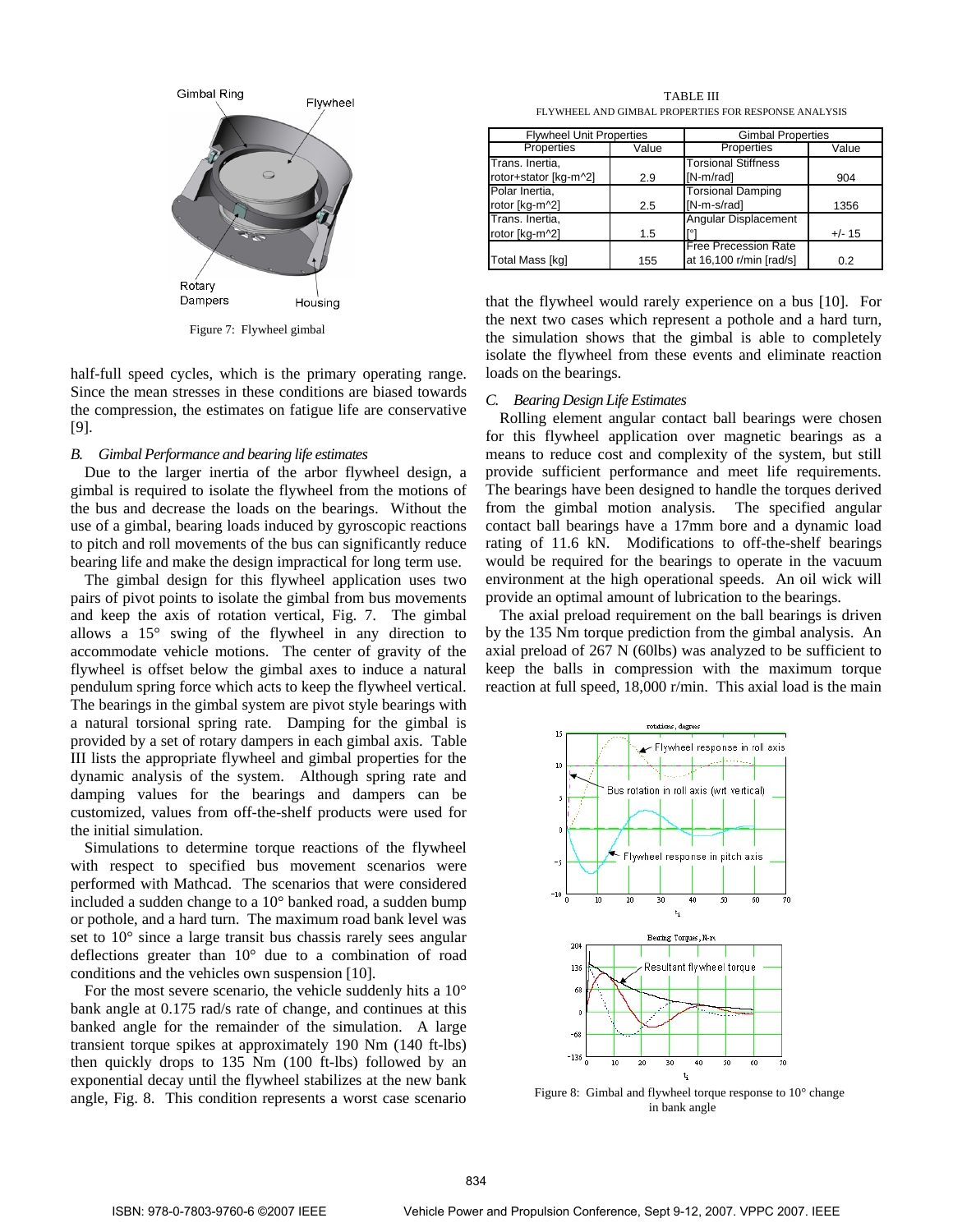component of the bearing loads since the gimbal analysis shows the gimbal's ability to isolate the flywheel from vehicle motions, which eliminates radial bearing loads to torque reactions. The passive lift magnets which support the weight of the rotor also reduce the axial preload requirement. Without these magnets, the preload would be increased by the weight of the rotor, 940 N.

Bearing life is estimated by calculating the L10 life of the bearing and applying appropriate adjustment factors to the L10 life. Bearing lives for two operating conditions were calculated and then averaged together using Miner's rule [9]. The first operating condition, which is assumed to account for 95% of the flywheel's life, assumes a rotor speed of 16,100 r/min with 24 Nm of torque applied to the rotor. The speed condition relates to an 80% SOC that could possibly be set as a target SOC for the hybrid bus application. The torque at this speed is a conservative assumption which accounts for effects of rotor imbalances and small gimbal movements. At this condition, a bearing life of 107,000 hrs is calculated. The second condition accounts for the remaining 5% of the bearing life and assumes a rotor speed of 16,100 r/min with a 100 ft-lb torque applied to the rotor. This condition represents bus movements that transfer torque to the rotor, but are quickly dampened by the gimbal. At this condition, the bearing life is estimated to be 9,500 hours. By using Miner's rule, a final bearing life of 70,700 hrs is calculated. If we assume that the flywheel were to operate 18 hrs a day, everyday, this life equates to a 10 year service life.

## *D. Thermal Design and Analysis*

A thermal analysis was performed for the arbor flywheel design to evaluate the losses. The losses in this design result of motor-generator losses, aerodynamic windage losses, and bearing losses.

The stator windings of the motor-generator will be liquid cooled with a water glycol solution by discrete coolant passages embedded in the windings and back iron. A detailed design of the windings and coolant passages has not yet been performed, but estimates of motor-generator losses assume a 96% efficiency, which translates into 5 kW per machine. A thermal cooling circuit has been sized to remove the 10 kW loss from both flywheels at an ambient air temperature of 45°C. This cooling circuit contains a water pump to supply 15 L/min flowrate and an air-to-liquid crossflow heat exchanger which will keep the coolant between 75° to 85°C.

In order to decrease the aerodynamic windage losses on the flywheel, operation in a vacuum is required. The pressure inside the housing will be maintained at 10 mTorr by a small vacuum pump. This pressure is low enough to minimize windage and be below the minimum breakdown voltage of the Paschen Curve. Aside from greater aerodynamic losses, operation at a higher pressure, such as 0.1 to 1 Torr, could be detrimental to the stator windings and result in an insulation breakdown. The windage calculations for the flywheel are based on a method that characterizes the slip flow regime and has been supported by test data [11]. At 18,000 r/min with slip flow conditions, the total windage loss is 95.3 W.

The bearing losses are calculated by comparison of operating conditions to empirical data acquired by Draper Laboratories [12]. Tests were performed by Draper Laboratories on running ball bearings at high speeds in a vacuum for flywheel applications. Losses for a similar bearing application can be calculated by comparing operating speed, bearing dimension, and loads to empirical data provided. At full speed, 18,000 r/min, with 24 Nm torque applied to the rotor, the total bearing loss is 140.6 W.

A steady state axisymmetric thermal model was generated to evaluate the effect of windage and bearing losses on the arbor flywheel design. A key point in this thermal analysis is that the only means of cooling available to the rotor flywheel is radiation to the aluminum housing. Forced air convection at an ambient temperature of 45°C is applied to the outside of the stator housing. The inside of the aluminum housing will be anodized to increase the emissivity to 0.8. The composite naturally has a emissivity of 0.8, but the steel structure of the arbor will require a coating to increase the emissivity to this value, which was used in the analysis. For the bearing and windage losses, a 50% split was assumed between the rotor and housing.

At full operational speed, 18,000 r/min, the bearings reach the maximum temperature in the model at 186°C. The maximum temperature the composite reaches is 109°C. These temperatures are within the operating limits of composites, which have been demonstrated to 160°C [13], and within the operating temperatures of commercial ball bearings and lubricants, which can operate at temperatures greater than 200°C. This analysis also represents the worst case scenario, since the average speed of the flywheel during operation will be closer to 16,100 r/min, which represents an 80% SOC. At this speed, the windage and bearing losses drop to 76.3 W and 122 W respectively.

## *E. Containment*

To ensure safe operation, a containment structure was designed around the arbor flywheel. Although the structural analysis has shown the rotor components to operate well within material limits, containment must be provided to safely dissipate the kinetic energy in the event as a bus crash.

Containment of the flywheel is accomplished by a three part system aimed at absorbing the flywheel's kinetic energy, Fig. 9. The first containment layer is the 12.7mm thick aluminum vacuum housing of the flywheel motor-generator. Surrounding



Figure 9: Containment structure for arbor flywheel